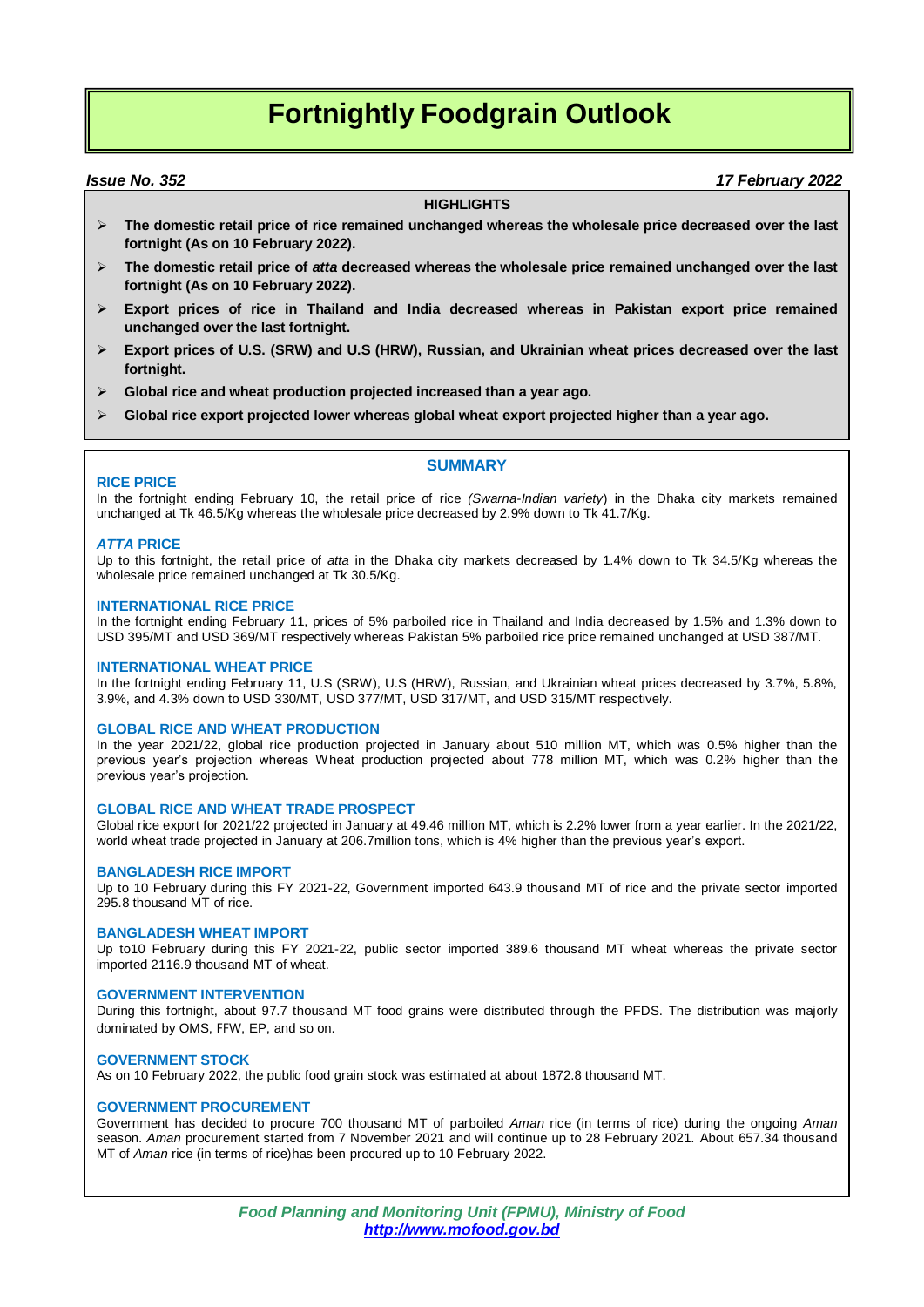# **1. Domestic price: coarse rice and** *atta*

### **Figure1: Change in prices of Coarse Rice (Dhaka) Figure 2: Change in prices of** *Atta* **(Dhaka)**



### **Table1: Rice and** *Atta* **price changes (Dhaka city)**

|           |             | change in %            |        |  |                 |  |                |  |  |
|-----------|-------------|------------------------|--------|--|-----------------|--|----------------|--|--|
|           |             | over last<br>fortnight |        |  | over last month |  | over last year |  |  |
|           | <b>RICE</b> |                        |        |  |                 |  |                |  |  |
| retail    | 46.50       |                        | 0.0    |  | 0.0             |  | 2.2            |  |  |
| wholesale | 41.75       |                        | $-2.9$ |  | $-2.9$          |  | 1.5            |  |  |
|           | <b>ATTA</b> |                        |        |  |                 |  |                |  |  |
| retail    | 34.50       |                        | $-1.4$ |  | 0.0             |  | 15.6           |  |  |
| wholesale | 30.50       |                        | 0.0    |  | $-3.2$          |  |                |  |  |

*Source: DAM; Arrows indicate the direction of price change: red if a more than a 5% annual or 1% monthly/fortnightly rise, green if more than a 5% annual or a 1% monthly/fortnightly Decrease; yellow otherwise, the yearly change is calculated fortnight to fortnight.*

#### *ATTA*

Up to this fortnight, the retail price of *atta* in the Dhaka city markets decreased by 1.4% down to Tk 34.5/Kg whereas the wholesale price remained unchanged at Tk30.5/Kg. Over the last month, the retail price of *atta* in the Dhaka city markets decreased by 1.4% but the wholesale price remained unchanged. The point-to-point retail and wholesale prices were 15.6% and 17.0% higher respectively comparing to the corresponding period of the last year.

# **2. International price**

**Figure 3: Rice wholesale price in Dhaka and Kolkata Figure 4: Wheat wholesale price in Dhaka and And FOB Prices in relevant international markets FOB Prices in relevant international markets** 



*Source: For average weekly FOB prices: USDA, FAO,Jackson Sons& Co. (London) Lid and AgrimarketWeekly.For average wholesale prices: Department of Agriculture Marketing, Govt. of Bangladesh and Department of Consumer Affairs, Government of India*

#### **RICE**

In the fortnight ending February 11, prices of 5% parboiled rice in Thailand and India decreased by 1.5% and 1.3% down to USD 395/MT and USD 369/MT respectively whereas Pakistan 5% parboiled rice price remained unchanged at USD 387/MT. Over the same period, West Bengal parboiled rice price and the Dhaka city wholesale price of rice decreased by 0.5% and 2.9% down to USD 345/MT and USD 485/MT respectively.

#### **WHEAT**

In the fortnight ending February 11, U.S (SRW), U.S (HRW), Russian, and Ukrainian wheat prices decreased by 3.7%, 5.8%, 3.9%, and 4.3% down to USD 330/MT, USD 377/MT,USD 317/MT, and USD 315/MT respectively.

Note: DAM has not been updating the price of wheat of the Dhaka city markets since September 2020.



*Source: Department of Agricultural Marketing (DAM), MIS&M (DG Food). Source: Department of Agricultural Marketing (DAM), MIS&M (DG Food).*

#### **RICE**

During this fortnight, the retail price of rice *(Swarna-Indian variety*) in the Dhaka city markets remained unchanged a tTk 46.5/Kg whereas the wholesale price decreased by 2.9% down toTk 41.7/Kg. Over the last month, the retail price of rice in the Dhaka city markets remained unchanged and the wholesale price decreased by 2.9%.The point-to-point retail and wholesale prices were 2.2% and 1.5% higher respectively than that of the corresponding period of the last year.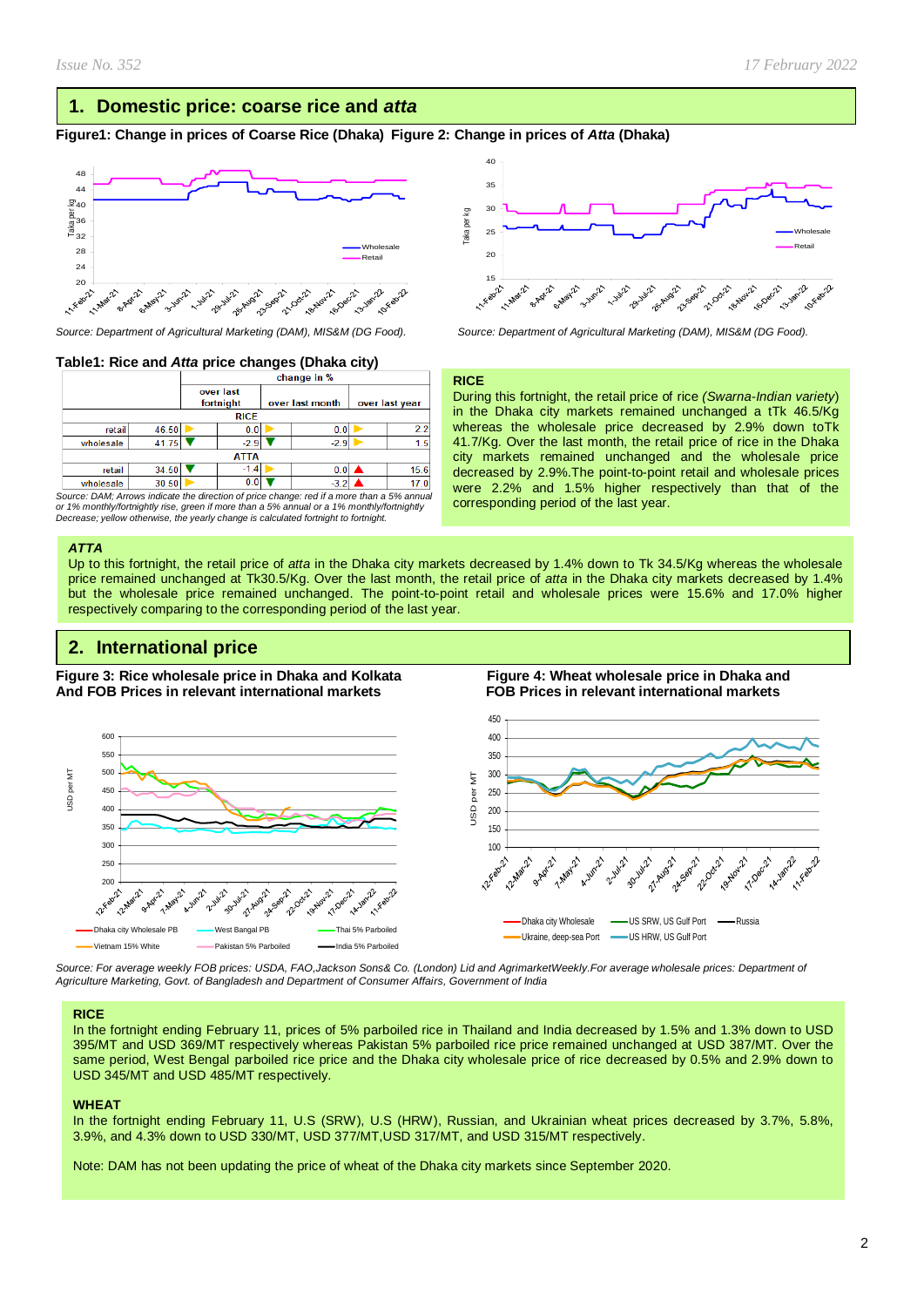#### **Table 2: Chicago Board of Trade SRW Futures (USD/MT)**

| change | MAR (H22) MAY (K22) JUL (N22) SEP (U22) DEC (Z22) |      |            |      |      |
|--------|---------------------------------------------------|------|------------|------|------|
| 3-Feb  | 280                                               | 283  | <b>280</b> | 280  | 2821 |
| 10-Feb | 2931                                              | 295  | 2931       | 293  | 294  |
| change | 4.5%                                              | 4.4% | 4.8%       | 4.6% | 4.4% |

#### **Table 3: Kansas Board of Trade HRW Futures (USD/MT)**

| change | MAR (H22) MAY (K22) JUL (N22) SEP (U22) DEC (Z22) |     |     |      |      |
|--------|---------------------------------------------------|-----|-----|------|------|
| 3-Feb  | 289                                               | 290 | 291 | 2921 | 295  |
| 10-Feb | 303                                               | 304 | 304 | 305  | 3081 |

*Source: U.S. Wheat Associates Weekly Price Report, Conversion rates: 1USD/bu = 36.743 USD/MT* change 4.9% 4.7% 4.7% 4.6% 4.5%

# **3. Global production and stock**

#### **Table4: Rice world production and stock(million MT)**

| <b>RICE</b>       | 2019/20 | 2020/21 | 2021/22<br>forecast | change 2021/22<br>over 2020/21 |
|-------------------|---------|---------|---------------------|--------------------------------|
| <b>Production</b> | 499     | 507     | 510                 | 0.5%                           |
| Ending stocks     | 182     | 186     | 186                 | $-0.2%$                        |

 *Source:* **USDA (Grain: World Markets and Trade, January 2022)**

#### **RICE**

Global rice production in January 2021/22 projected about 510 million MT, which was 0.5% higher than the previous year's forecast. Although the projected global production is at a record, it is down from the previous forecast but larger than a year earlier. The downward revisions were made mostly on the smaller crops in Mali, Sri Lanka, and the United States. Ending stocks in January 2021/22 projected about 186 million MT, which was 0.2% lower than the previous year (USDA, January 2022).

# **4. Global trade**

#### **Table 6: Main rice annual exporters (million MT milled)**

|                    | 2019/20 | 2020/21 | 2019/20-<br>2020/21<br>change | 2021/22<br>projected | 2020/21-<br>2021/22<br>change |
|--------------------|---------|---------|-------------------------------|----------------------|-------------------------------|
| Thailand           | 5.71    | 5.90    | 3%                            | 6.50                 | 10%                           |
| Vietnam            | 6.17    | 6.25    | 1%                            | 6.50                 | 4%                            |
| <b>USA</b>         | 2.86    | 2.93    | 2%                            | 2.85                 | $-3%$                         |
| Pakistan           | 3.93    | 3.90    | $-1\%$                        | 4.00                 | 3%                            |
| India              | 14.58   | 20.50   | 41%                           | 18.75                | $-9%$                         |
| Others             | 11.99   | 11.08   | $-8%$                         | 10.86                | $-2%$                         |
| <b>World total</b> | 45.23   | 50.56   | 12%                           | 49.46                | $-2.2%$                       |

#### **Table 7: Main wheat annual exporters (million MT)**

|                    | 2019/20 | 2020/21             | 2019/20-<br>2020/21<br>change | 2021/22<br>projected | 2020/21-<br>2021/22<br>change |
|--------------------|---------|---------------------|-------------------------------|----------------------|-------------------------------|
| <b>USA</b>         | 26.39   | 26.70               | 1%                            | 23.00                | $-14%$                        |
| European Union     | 39.79   | 29.74               | $-25%$                        | 37.50                | 26%                           |
| Canada             | 23.48   | 27.70               | 18%                           | 15.50                | $-44%$                        |
| Australia          | 10.12   | 19.72               | 95%                           | 26.00                | 32%                           |
| Ukraine            | 21.02   | 16.85               | $-20%$                        | 24.20                | 44%                           |
| Russia             | 34.49   | $39.10$ $\triangle$ | 13%                           | 35.00                | $-10%$                        |
| Others             | 39.62   | 38.77               | $-2%$                         | 45.50                | 17%                           |
| <b>World total</b> | 194.90  | 198.58              | 2%                            | 206.70               | 4%                            |

*Source:* USDA (Grain: World Markets and Trade, January 2022)*rice and wheat; arrows indicate The Direction of export quantities Change: red if more than 10% change from previous year,* yellow more than 5% and green lessthan5% change. For rice, 2019/20 is calendar year 2020,<br>2020/21 is calendar year 2021, 2021/22 is calendar year 2022 and so on.

All Wheat futures prices were up this week. CBOT SRW wheat futures price this week gained \$13/MT from last week's prices to end at \$289/MT. Similarly, KCBT hard red winter (HRW) futures also gained \$14/MT from last week's prices to close at \$295/MT (Wheat Associates, February 2022) (Table-2 & 3).

#### **WHEAT**

Global wheat production in January 2021/22 projected about778 million MT, which was 0.2% higher than the previous year's forecast. Global production is higher this month predominantly on a larger projection for Argentina and the European Union (EU).Ending stocks in January 2021/22 projected about280 million MT, which was 3.1% lower than the previous year (USDA, January 2022).

#### **Table 5: Wheat world production and stock (millionMT)**

| Wheat         | 2019/20 | 2020/21 | 2021/22<br>forecast | change 2021/22<br>over 2020/21 |
|---------------|---------|---------|---------------------|--------------------------------|
| Production    | 762     | 776     | 778                 | 0.2%                           |
| Ending stocks | 296     | 289     | 280                 | $-3.1\%$                       |

 *Source:* **USDA (Grain: World Markets and Trade January 2022)**

#### **RICE**

- Global rice export for 2021/22 projected in January at 49.46 million MT, which is 2.2% lower than the projection of a year earlier (USDA, January 2021).
- Global rice trade in the calendar year 2022 is projected up overall from the previous forecast but down from the yearearlier record. Much of the expected year-to-year decline in global trade is the result of weaker imports of Indian rice by Bangladesh and Vietnam. Exports are also projected to drop for Cambodia, China, and the U.S.A.
- Bangladesh's imports are forecast to fall almost 2.1 million tons to 0.6 million because of a larger crop and rising supplies. Imports are also projected to decline for Vietnam, Australia, Brazil, China, Guinea, the Philippines, Senegal, South Africa, and Venezuela.

#### **WHEAT**

- In the 2021/22, world wheat trade projected in January at about 206.8 million tons, which is 4% higher than the previous year's export (USDA, January 2022).
- 2021/22 global trade is slightly lower month-to-month with a decrease to trade year (TY) exports with offsetting revisions. Argentine exports are revised up due to higher production while exports in Russia are projected to decrease. EU exports are forecasted up that was offset with a reduction to United States exports. (USDA, January 2022).

Global imports are adjusted down, as the pace is slower than expected. Imports are reduced for Pakistan, Mongolia, the United States, and South Africa resulting in downward revisions. These were partly offset with a raise for Kazakhstan as they are importing more from Russia and an increase for Algeria, as their tenders remain robust despite high prices (USDA, January 2022).